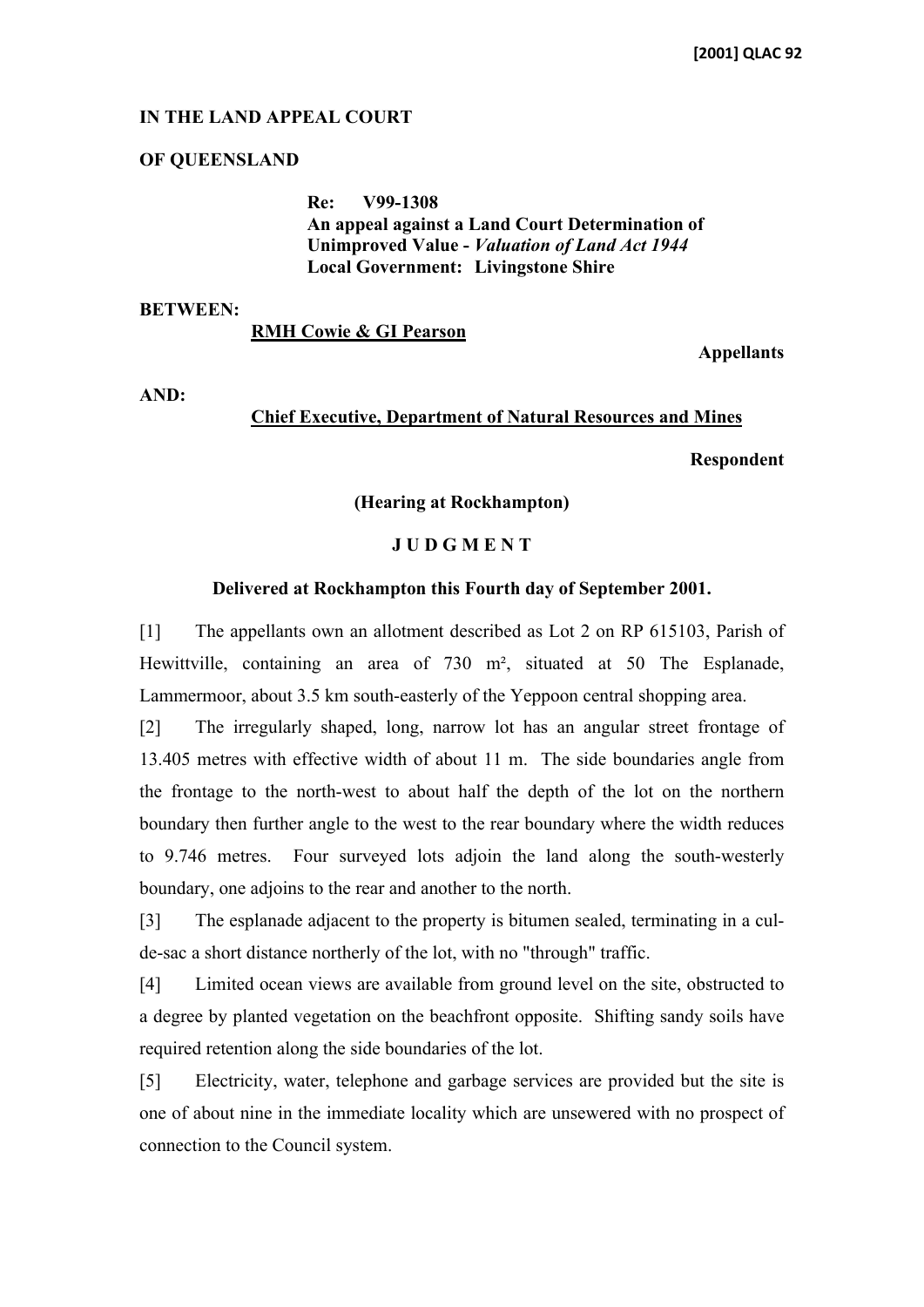[6] As at 1 October 1998, the chief executive's unimproved valuation of the land was in the amount of \$93,000. The owners appealed to the Land Court against that valuation, estimating in the Notice of Appeal, an unimproved value of \$81,000.

[7] Mr J Cowie, a registered valuer, who conducted the appellants' case in the Land Court, gave evidence there in support of a valuation in the amount of \$75,000. That valuation had been based on his direct comparison of the subject land with two vacant lots, situated respectively at 342 and 142 Scenic Highway in the Statue Bay-Lammermoor Beach area, to the south of the subject land, which had been subject of sales. The Scenic Highway (Yeppoon-Emu Park Road) in that section, is constructed on the beachfront esplanade, carries relatively high traffic volume and separates the sale lands from the beach.

[8] Mr Cowie had analysed the sale of the land at 342 Scenic Highway to show an unimproved value of \$58,000. The unimproved value applied by the chief executive at the relevant date was \$62,000. The sale of the land at 142 Scenic Highway had been analysed by Mr Cowie to show an unimproved value of \$94,000 and the unimproved value applied by the chief executive to that land was \$98,000.

[9] In the Land Court, the chief executive's unimproved valuation of the subject land was supported by the oral and written evidence of Mr ST Larking, a registered valuer employed by the chief executive. Mr Larking had not been the valuer who had made the valuation appealed against.

[10] The evidence was that the valuation had represented a 10% increase over the annual valuation previously in force. The evidence of five sales on which the chief executive had relied as support for the varying increases which had been applied to the various esplanade frontage lands in the Yeppoon locality, was introduced to the Land Court through Mr Larking. Two of those sales were of lots a significant distance to the north of the subject land (Kiama Avenue, Bangalee) and a third at Todd Avenue, Yeppoon, where the esplanade frontages were unformed, allowing direct pedestrian access from the sale lots to the beachfront. Factorised increases of 20% had been applied to the previously existing valuations of each of those lots. The Kiama Avenue sales showed analysed unimproved value increases of 40% and 44% respectively while the Todd Avenue sale showed an analysed unimproved value increase of 21%.

[11] The fourth sale (in Ray Street) was of a lot situated a short distance northerly of the subject land. It had unobstructed ocean views and also enjoyed direct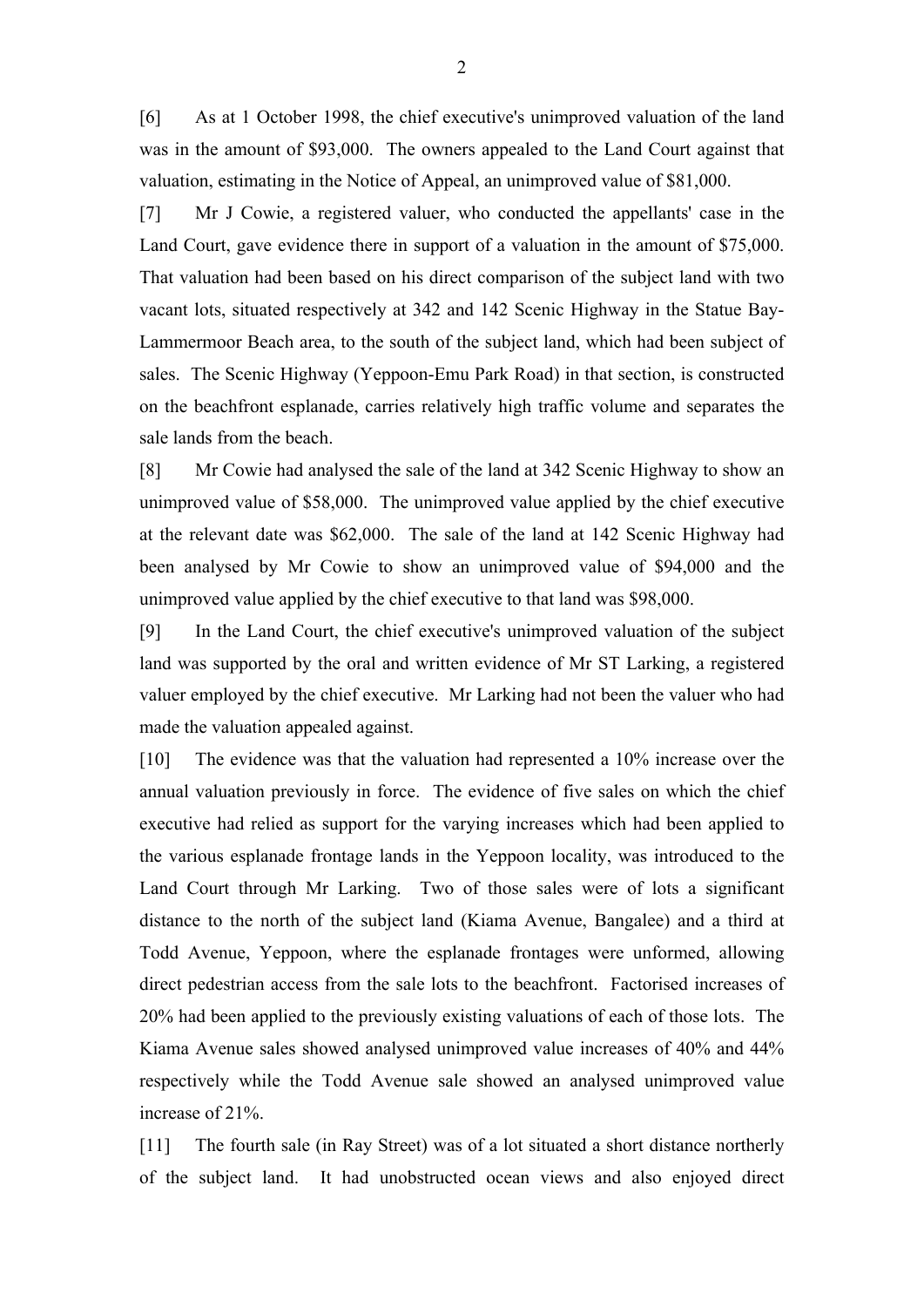pedestrian access, over an unformed esplanade, to the beachfront. That sale had shown an analysed unimproved value which reflected a 55% increase over the previously existing valuation. However a 10% increase had been applied.

[12] The fifth sale (Prospect Street) was of a lot southerly of the subject land and located between the two sale properties upon which Mr Cowie had relied. This sale land was separated from the beachfront by the Scenic Highway but was elevated high above that road and commanded wide ocean views. No access was available to Scenic Highway. Access was gained from the Prospect Street frontage. The sale showed an analysed unimproved value reflecting a 65% increase over the previously existing valuation. Again however, a 10% increase had been applied by the chief executive.

[13] After considering the totality of the sales evidence, the learned Member said (Record p.15):

"I believe that the subject land is best compared to 142 Scenic Highway, and that it has better direct access to the beach, but suffers some disability because of the lack of connection to the public sewerage system."

[14] However, he found that all of the sales supported Mr Larking's conclusion and that, on balance, the appellants had not demonstrated that the respondent had made a serious error, or adopted a wrong principle. He was not persuaded that the appellants had proved their case. The appeal was dismissed and the unimproved valuation of the chief executive was affirmed.

[15] The owners appealed to this Court on the ground that the Land Court did not have due regard to the evidence presented to it in respect to a number of factors related to sales evidence; the state of the market; relativity of valuations; lack of sewerage and the cost of installation and maintenance of a septic system; the differences between Residential "A" and Residential "B" zoning; unstable soil; the narrow frontage; the irregular shape; the number of immediately adjoining properties; the effect of having a constructed road separation from the beach as compared to sale lands with unformed esplanade and direct beach access.

[16] Before us, Mr Cowie again represented the appellants, while Mr R Paterson, Barrister, appeared on behalf of the respondent chief executive.

[17] Mr Cowie had made application to adduce some new evidence of a general nature embodied within his written submissions. The more specific new evidence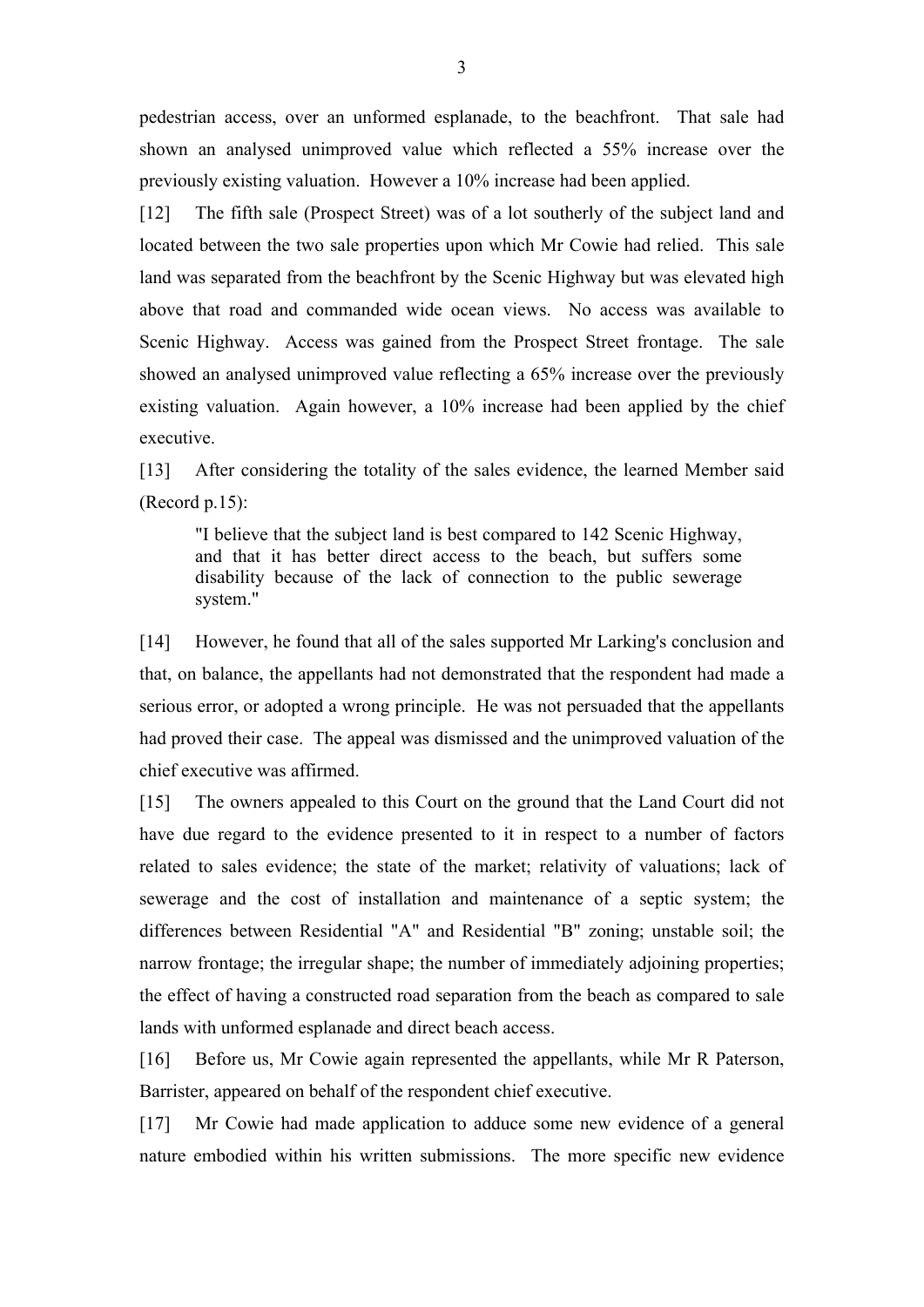related to various photographs; existence of multi-unit development in the locality of the Todd Avenue and 142 Scenic Highway sales; information relating to the National Plumbing Code AS3500, (which had been adopted by the Queensland Government on 30 April 1998) and the investigation process and estimated cost of installation and maintenance of an on-site sewerage and effluent disposal system for which local government approval would have been required at the relevant date of valuation, in the absence of a sewerage scheme connection.

[18] Objection was taken by the respondent to the admission of the new evidence. Section 56 of the *Land Court Act 2000*, provides:

" (1) An appeal in the Land Appeal Court must be decided on the evidence on the record of the proceeding in which the decision appealed against was made.

(2) However, the court may admit new evidence if -

- (a) the court is satisfied admission of further evidence is necessary to avoid grave injustice; and
- (b) the party applying to have further evidence admitted gives the court an adequate reason for the evidence not previously being given; and
- (c) application to have further evidence admitted is made before the hearing of the appeal."

[19] Having heard the submissions of the parties, the Court accepted that the new evidence in relation to the on-site sewerage installation requirements and the photographic evidence, should be admitted.

# **The Issues**

[20] The issues in this appeal are, on analysis, relatively narrow.

[21] The learned Member had decided that, of the sales evidence presented to him the subject land was best compared to 142 Scenic Highway.

[22] Mr Larking had not used the 142 Scenic Highway sale as evidence of value supporting the chief executive's valuation. However, before us, the respondent submitted that the learned Member was correct in identifying that sale, tendered by the appellants, as providing the most comparable evidence as to the unimproved value of the subject property.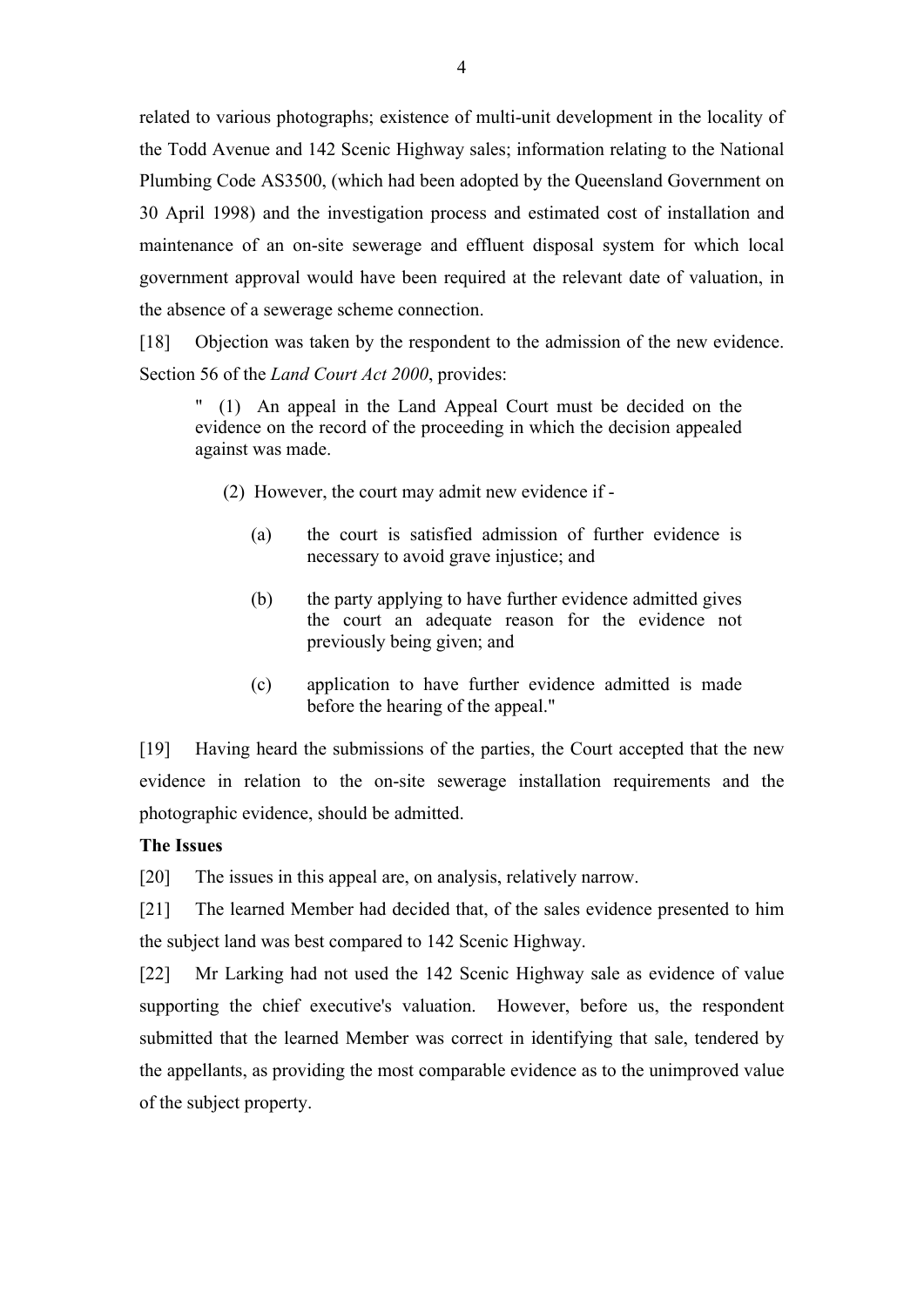## **Findings**

[23] We agree that the learned Member was correct in identifying that the sale at 142 Scenic Highway provided the most comparable evidence as to the unimproved value of the subject property.

[24] The comparison process then requires consideration. Mr Cowie was of the opinion that the sale supported a valuation of \$75,000 for the subject land on the basis of the various disabilities suffered by it, but also on zoning considerations.

[25] The subject land is zoned Residential "A". The sale land was zoned Residential "B". There was no dispute that the sale land was of lesser area than the minimum necessary to allow individual multi-unit development, despite its "Residential B" zoning. However, Mr Cowie's argument was that it was common practice for smaller lots to be aggregated with adjoining lands for the purpose of achieving permissible multi-unit development and a premium value, over Residential "A" value, attached to Residential "B" zoned land regardless of its size. The facts are in this case, however, that the land was not purchased by an adjoining owner, single unit dwellings occupied the adjoining lands and a single unit dwelling was subsequently constructed by the purchasers. We are unable to accept Mr Cowie's argument, as it relates to the specific circumstances of this sale, that the zoning of the land enhanced its value.

[26] We accept that the survey configuration of the sale land and its immediate environment relative to separation from existing residential development on adjoining lands is superior to that of the subject land. There had been no suggestion of error in Mr Cowie's contention that the soil structure on the sale land was more stable than that of the subject land. Mr Cowie's evidence before the Land Court was that the sale land "has sea views over Lammermoor Beach". The new photographic evidence indicates the available views as being through existing light density vegetation adjacent to the beachfront. The sale land has the advantage of sewerage connection. The negative feature of the site is its frontage to the busy Scenic Highway and its separation from the beach by that road.

[27] When compared to the unformed esplanade frontage lots with secondary road access, the sales evidence indicates a clear discounting in value by the marketplace for those lots separated from the beachfront by Scenic Highway and suffering the disabilities associated with high traffic volume on that road.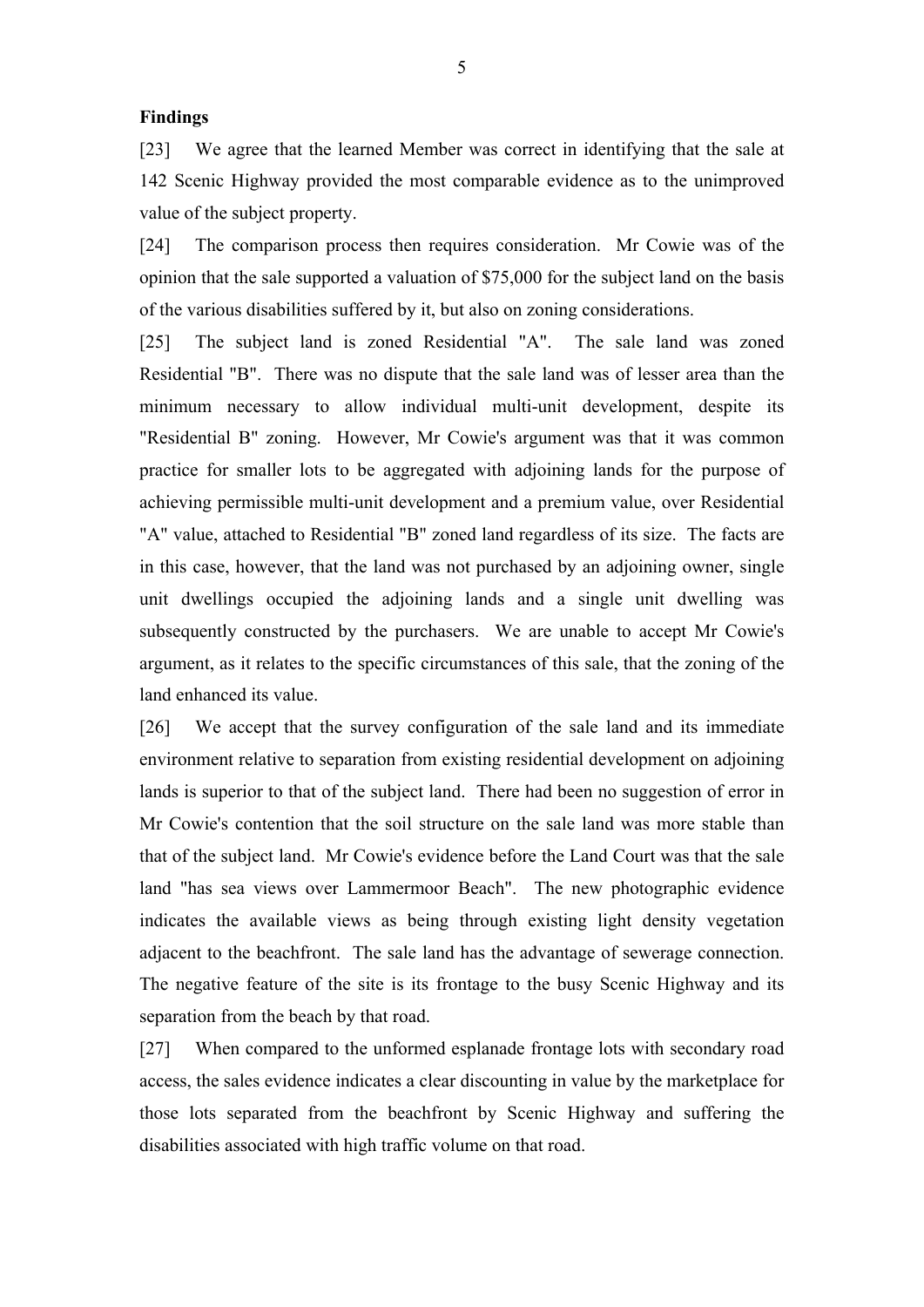[28] We are persuaded that, all other things being equal, the location of the subject land, separated from the beachfront by a local "no through" road would be appreciably more desirable in the marketplace than the location of the 142 Scenic Highway sale land.

[29] We are able to accept that in comparison with the sale land, the superior position of the subject land could largely offset the several demonstrable disabilities of the subject land, including its lack of sewerage connection.

[30] There was no evidence to indicate how the lack of sewerage had been reflected, in monetary terms, in the valuation appealed against. It had been assumed by Mr Larking and, as a consequence, by the learned Member, that previous relativity of valuations would have taken that specific disability of the subject land into account. The further evidence of Mr Cowie as to the estimated cost of installation of an on-site sewerage effluent disposal system is not conclusive evidence as to the deleterious effect on market value attributable to the disability of lack of sewerage connection, or conversely, the added value associated with connection. However, a prudent purchaser of an unsewered lot would be expected to be fully informed as to any specific development costs associated with that disability. We are unable to accept as the learned Member had, based on his interpretation of Mr Larking's evidence, that "any additional allowance for sewerage in the current matter would *merely be a slight weighting factor* in order to resolve any other uncertainties in favour of the appellants." (emphasis added - record p.12), when the new evidence of Mr Cowie in that regard, is considered.

 [31] We see some relevance in the fact that, on a direct relativity basis, the chief executive had, as at the relevant date, found the subject land to be \$5,000 less valuable than the sale land. When the learned Member compared the two lots, he adopted the unimproved value as indicated by the sale, rather than the valuation applied to the sale land by the chief executive, as the basis for comparison. That was the correct approach, in our opinion, and in conformity with relevant legal principles, as adopted by the Land Appeal Court in *Grahn v. Valuer-General* (1992) 14 QLCR 327 then in *Scougall v. Natural Resources* (1996-1997) 16 QLCR 536.

[32] However, just as Mr Larking had found it necessary to assume that previous relativity of valuations had reflected the lack of sewerage to the subject land, it seems fair to also assume that the lack of sewerage was one of the factors which had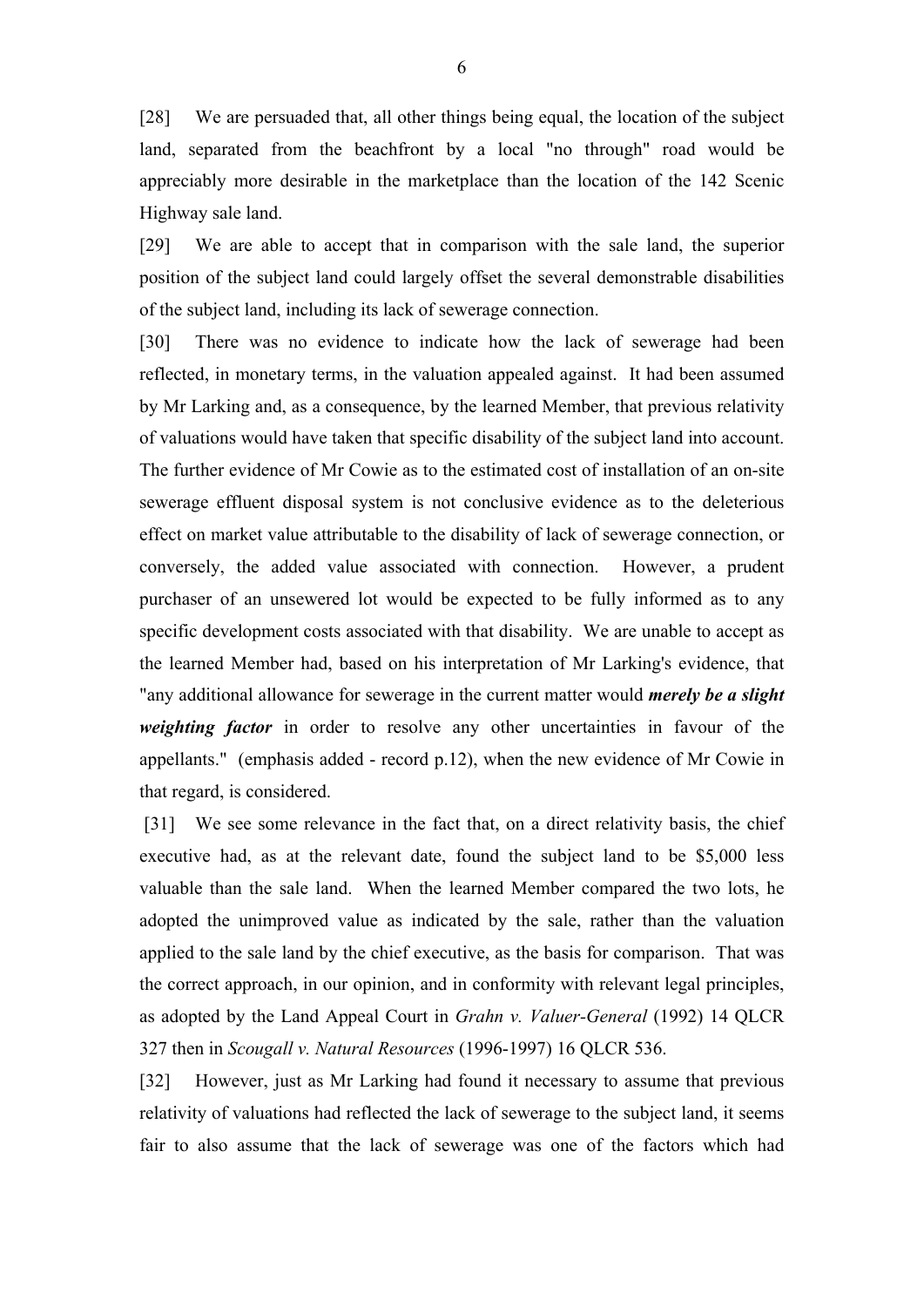influenced a difference in valuations as had been applied by the chief executive, of \$5,000 between the subject site and the sale land.

[33] We will maintain that differential and find an unimproved valuation of \$89,000 for the subject land in comparison with the analysed unimproved value shown by the sale of 142 Scenic Highway.

[34] One of the matters raised by Mr Cowie was his contention that the valuations applied by the chief executive to the inferior esplanade frontage lots bore incorrect relativity to the valuations applied to the superior lots. He saw that opinion as being supported by the fact that the valuations applied to the Scenic Highway sale lots exceeded the actual sale prices, while the values applied to the superior sale lots were, in most cases, conservative, or in other cases, so conservative that the sales should not have been included as evidence of value. There is logic in Mr Cowie's contention but we do not see that it assists his case. It seems clear that, had the "high" esplanade sales been accepted by the chief executive as evidence of true market value, then some flow-on effect must have further enhanced the unimproved value of the subject land.

[35] The following propositions, which we see as relevant in this matter, and with which we concur, are found, inter alia, in *Scougall* (supra) at p.543, 544:

- It is desirable that valuations made for the purposes of the *Valuation of Land Act 1944* of comparable lands should bear proper relativity, one to the other, so long as the valuations are soundly based. It is, however, untenable to adopt a value for one parcel on relativity with another which has no sound basis (*Barnwell v the Valuer-General* (1989) 13 QLCR 13, at p.16 and cases cited in it).
- The best basis for assessment of unimproved value is the use of sales of vacant or lightly improved parcels of land (*Fischer v The Valuer-General* (1983) 9 QLCR 44, at 46; *Barnwell v The Valuer-General* (1989) 13 QLCR 13, at 17).
- Whilst maintenance of correct relativity is of considerable importance for rating valuations, the use of the principle of relativity should not be preferred to the exclusion of relevant (even if not ideal) sales evidence (*Fischer v The Valuer-General* (1983) 9 QLCR 44, at 46).
- If possible, the Chief Executive should obtain uniformity between different blocks in the same land category or type, but should do so (preferably by reference to sales of comparable land) by correcting inaccuracies rather than by making an inaccurate assessment in order to secure uniform error (*Barnwell v The Valuer-General* (1989) 13 QLCR 13, at 16-17 and cases cited in it).